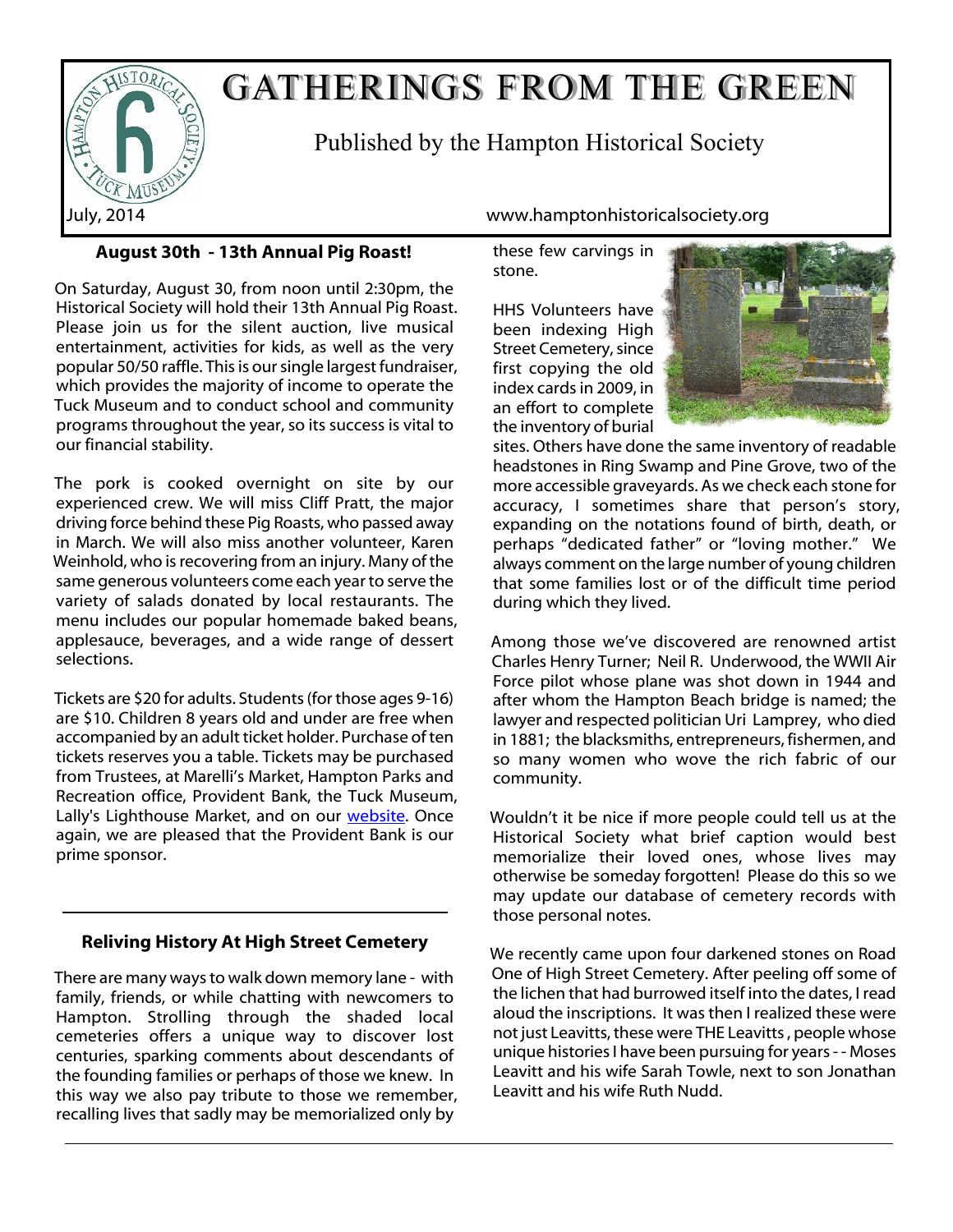"Timely discovery," I said happily to Kathy McLaughlin who assists me in this endeavor for the Historical Society. "These are THE millers!" I said, before explaining these were the three people, two men and one very special woman, who were each millers of "The Old Gristmill," known as the Leavitt Gristmill during their lifetimes.

The lives of these Leavitts are integral to the story behind the preservation efforts of the Deacon Tuck Gristmill "complex." All the millers, Tucks and Leavitts, were related. The property of the Gristmill Complex on High Street includes the area of Mill Pond, and is at the center of the ongoing debate about how best to preserve Hampton's iconic properties.

As we continue to learn more about all these families and their unique roles in building this community, we may discover a thread that unites us all – that those who came before us, whether bakers or craftsmen, jurors or the juried, all of our ancestors played an important role in our present ability to enjoy the riches they left behind.

I want to thank those who donate to and volunteer at the Historical Society for all their help in the many projects we pursue, including documenting and teaching history to the schoolchildren. And to those who recently joined us July 14th at the public hearing at the Board of Selectmen's room regarding preservation of Mill Pond and the Dam, I send special thanks for the community spirit shown and recognition that it takes all of us to protect and preserve what we hold dear.

Candice Stellmach

# **Executive Director's Report**

There is never a "down" time at the museum – as much as I think that it would be nice to happen. Yesterday (7/19) we had a fire suppression engineer measuring the building, roof repairs were being conducted, the schoolhouse was being cleaned, we had three groups of visitors and a researcher, plus four volunteers on duty; and that is with some of the "regulars" on vacation. By 4pm I was ready for some peace and quiet!

On July 15, Candy Stellmach and I went to the Amesbury office of the Provident Bank for the "Our Community, Your E-vote" award ceremony program. There were 39 organizations chosen throughout the area - from an organization that works with brain injury clients, a boat builder, those involved in the arts, and those helping and counseling the homeless. Chatting

with those in attendance, I was awestruck at how much good is done in our communities that we don't hear about on a daily basis. We were honored to have been selected to participate.

Recently, Bill Keating and I did an oral history with Priscilla (Pat) Hoyt Triggs Weeks Thoen. The first summer I volunteered at the museum back in 1988, Pat was one of my partners. I thought I knew her until I sat down with her and a list of questions. She has contributed so much to our organization with her work in the schoolhouse, her living history presentations with Harold Fernald, and other projects with the museum, I quickly found out how much I did not know!

A **massive** research project was done by Candy Stellmach, Tocky Bailobrezski, and Rich Hureau. They photographed and indexed Hampton Town Records Books Vols. 1-7 which covers the years 1638-1869. The database is now available on-line. It can be accesses on our website in the "Genealogy and Records" section. This information ties into other projects that they are doing, locating owners of property in the early land divisions and identifying place names of areas in town.

And all is happening during summer vacation!

Betty Moore

# **Marelli's Market Exhibit**

Marelli's Market is celebrating its 100th year in Hampton, N.H. Still owned and run by the sons and grandchildren of Italian immigrants Luigi & Celestina Marelli, the store is an iconic reminder of the past. With its creaky floors and old tin ceiling, the store has a charm, featuring old pictures and memorabilia. Candy, fresh roasted nuts, and basic essentials stock the shelves in its 100th year.



Karen Raynes, Cheryl Lassiter, and Ann Carnaby, with the guidance of Tuck Museum Director Betty Moore, set up an exhibit at the museum to honor the family and the business. Celestina's beautiful wedding day dress, donated to the museum by Marcia Hannon-Buber, granddaughter of Celestina & Luigi, steals the show with its vibrant

color and delicate lace. Pictures of the family and store throughout the years are displayed along with other period costumes.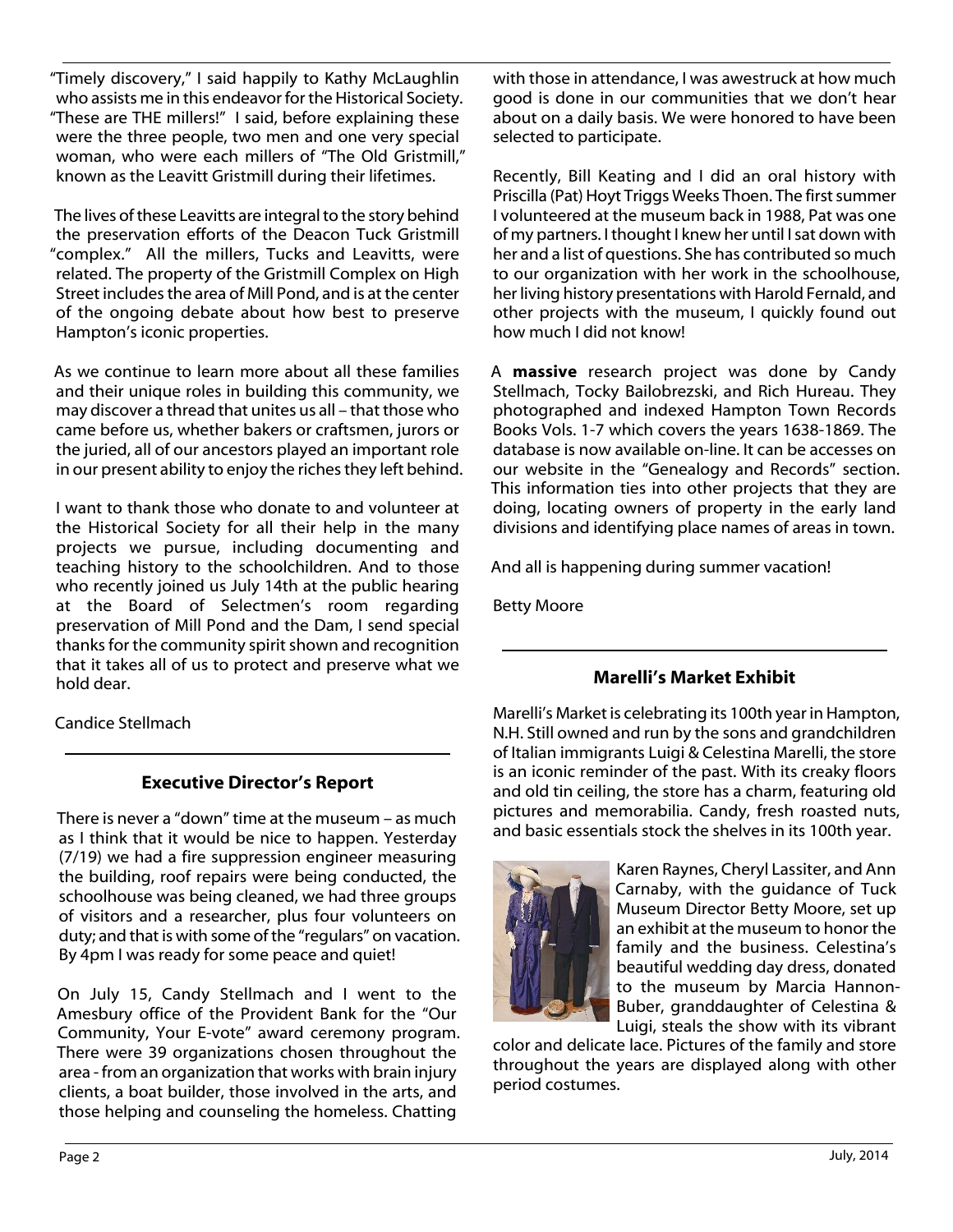Recently Marelli's Market was honored with a visit from US Senator Jeanne Shaheen, presenting the Marellis with a Congressional Record Statement to honor their 100 years in Hampton. Also within the past year State Senator Nancy Stiles presented the store with a Proclamation from the N.H. Senate. At the same time a Proclamation was presented by the Selectmen of the town of Hampton.

The Marelli family held a picnic in early July at Luigi Marelli Square to celebrate the 100th anniversary. Friends from the community joined fifty Marellis who attended from all over the country. It was a perfect summer day with good food, music and sharing. After the picnic Betty Moore opened the museum to those who wished to view the Marelli exhibit.

The Marelli's Market 100th Anniversary exhibit will be on display throughout 2014.

Listen online to an audio visit to the store by NHPR's Michael Samuels on March 20th 2014:

http://nhpr.org/post/candy-cashews-continuity-100 years-marellis

### **1964 Riots at Hampton Beach – Where Were You?**

We are looking for some scofflaws (just kidding) from 1964 who may have taken part in the riots at Hampton Beach. WMUR's Adam Sexton will be at the Tuck Museum at 10am on August 4 to get background information for a WMUR program on the riots. He would be interesting in interviewing anyone who was there at the time. Call Betty Moore for more details 926-2543.

#### **Annual Meeting**

**The Annual Meeting of the Hampton Historical Society will take place on Sunday, Oct. 19, 2014 at 2pm in the Tuck Museum.**

The program topic is "Collection Backstories from our Volunteers." Selecting a favorite object from the collection, each volunteer will talk about its history, importance, or connection to Hampton's history (called "provenance" in museum terms).

#### **Click [here](http://www.hamptonhistoricalsociety.org/pigroast.htm) to buy your Pig Roast tickets on-line via PayPal**

**Hampton Historical Society PO Box 1601 Hampton, NH 03843-1601 603-929-0781 Pig Roast Order Form** August 30, 2014

| I would like to order tickets for the Hampton Historical Society Pig Roast |  |
|----------------------------------------------------------------------------|--|
| Adult tickets at \$20 each                                                 |  |

Advance Sale Member tickets at \$18 each

(must be ordered by August 11)

Student tickets (ages 9-16) at \$10 each

Children 8 and under free when accompanied by an adult ticket holder

**Total** \_\_\_\_\_\_\_\_\_\_

#### **Checks made out to Hampton Historical Society Mailing address P.O. Box 1601 Hampton, NH 03843-1601**

| <b>Ticket options</b> (select one): |                                                                                                 |
|-------------------------------------|-------------------------------------------------------------------------------------------------|
| Mail tickets directly to:           |                                                                                                 |
| Name:                               |                                                                                                 |
| Address:                            |                                                                                                 |
| or                                  |                                                                                                 |
|                                     | Hold my tickets at the serving line. But notify me for confirmation<br>Phone# or email address: |